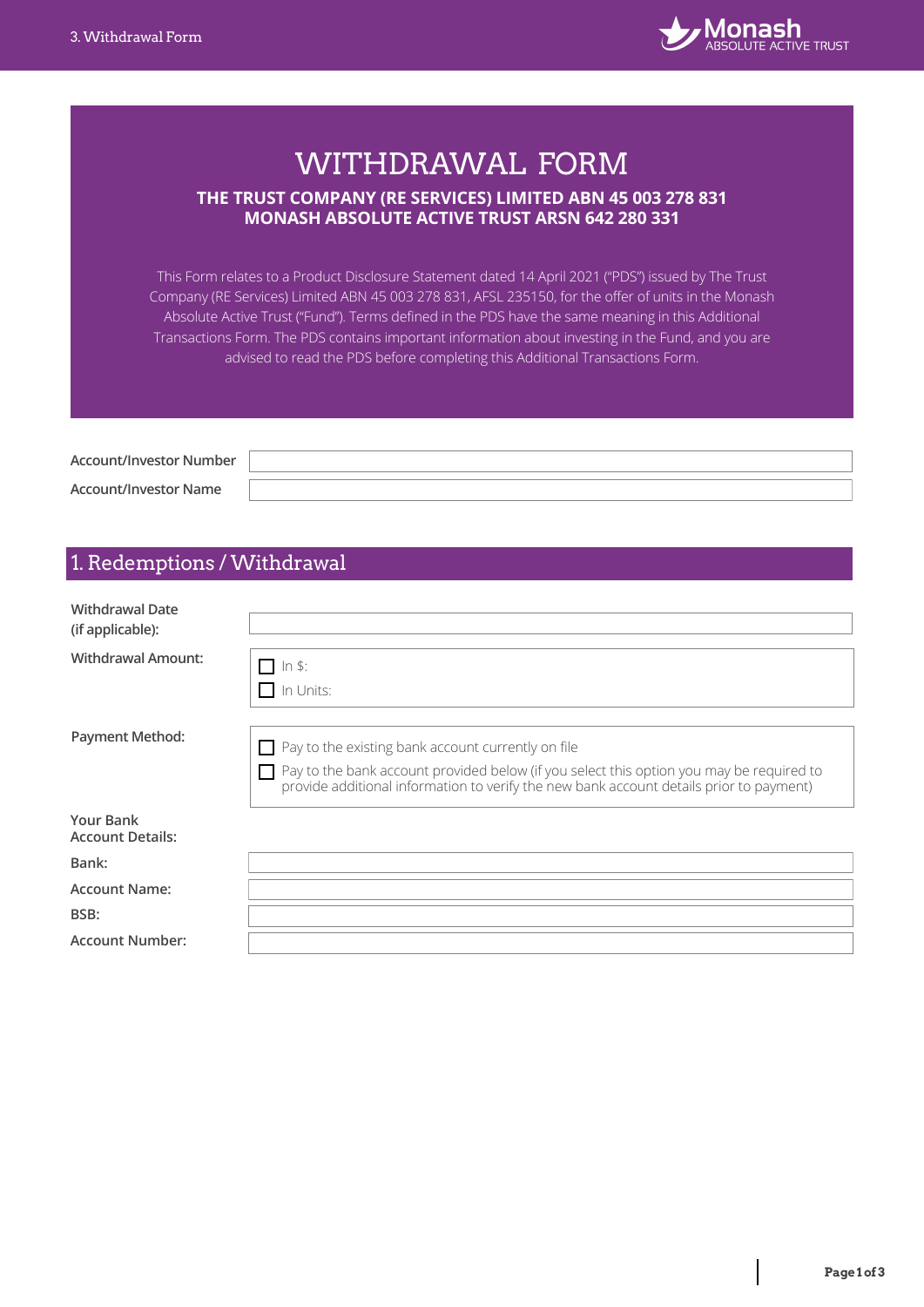

# 2. Declaration

#### **I/we declare and agree each of the following:**

- I/we have read the current PDS and acknowledge this withdrawal request is subject to the terms and conditions set out in the current PDS.
- To the maximum extent permitted by law, I/we release, discharge and indemnify The Trust Company (RE Services) Limited ABN 45 003 278 831 from and against all actions, proceedings, accounts, costs, expenses, charges, liabilities, claims and demands arising directly or indirectly as a result of instructions given in this form.
- My/our details in this form is true and correct.

## 3. Signatures

| <b>Investor Type</b>                             | Who should sign                                                                                                                                                                                                                                                                                                                                                               |  |  |
|--------------------------------------------------|-------------------------------------------------------------------------------------------------------------------------------------------------------------------------------------------------------------------------------------------------------------------------------------------------------------------------------------------------------------------------------|--|--|
| Individual                                       | Where the investment is in one name, the investor must sign                                                                                                                                                                                                                                                                                                                   |  |  |
| Joint investors                                  | Where the investment is in more than one name, all investors must sign                                                                                                                                                                                                                                                                                                        |  |  |
| Company                                          | Two directors or a director and a company secretary must sign, unless you are a sole<br>director and sole company secretary                                                                                                                                                                                                                                                   |  |  |
| <b>Trust</b>                                     | Each trustee must sign or, if a corporate trustee, then as for a company                                                                                                                                                                                                                                                                                                      |  |  |
| Partnership                                      | Each partner                                                                                                                                                                                                                                                                                                                                                                  |  |  |
| <b>Association or Registered</b><br>co-operative | Each office bearer                                                                                                                                                                                                                                                                                                                                                            |  |  |
| Government body                                  | Relevant principal officer/authorized signatory                                                                                                                                                                                                                                                                                                                               |  |  |
| Power of attorney                                | If signed by the unit holder's attorney, the power of attorney must have been previously<br>been provided. If not a certified copy of the power of attorney as well as a certified copy<br>of the Power of Attorney's driver's license, passport or other photo identification which<br>confirms the name, address and contains their signature must be attached to this form |  |  |